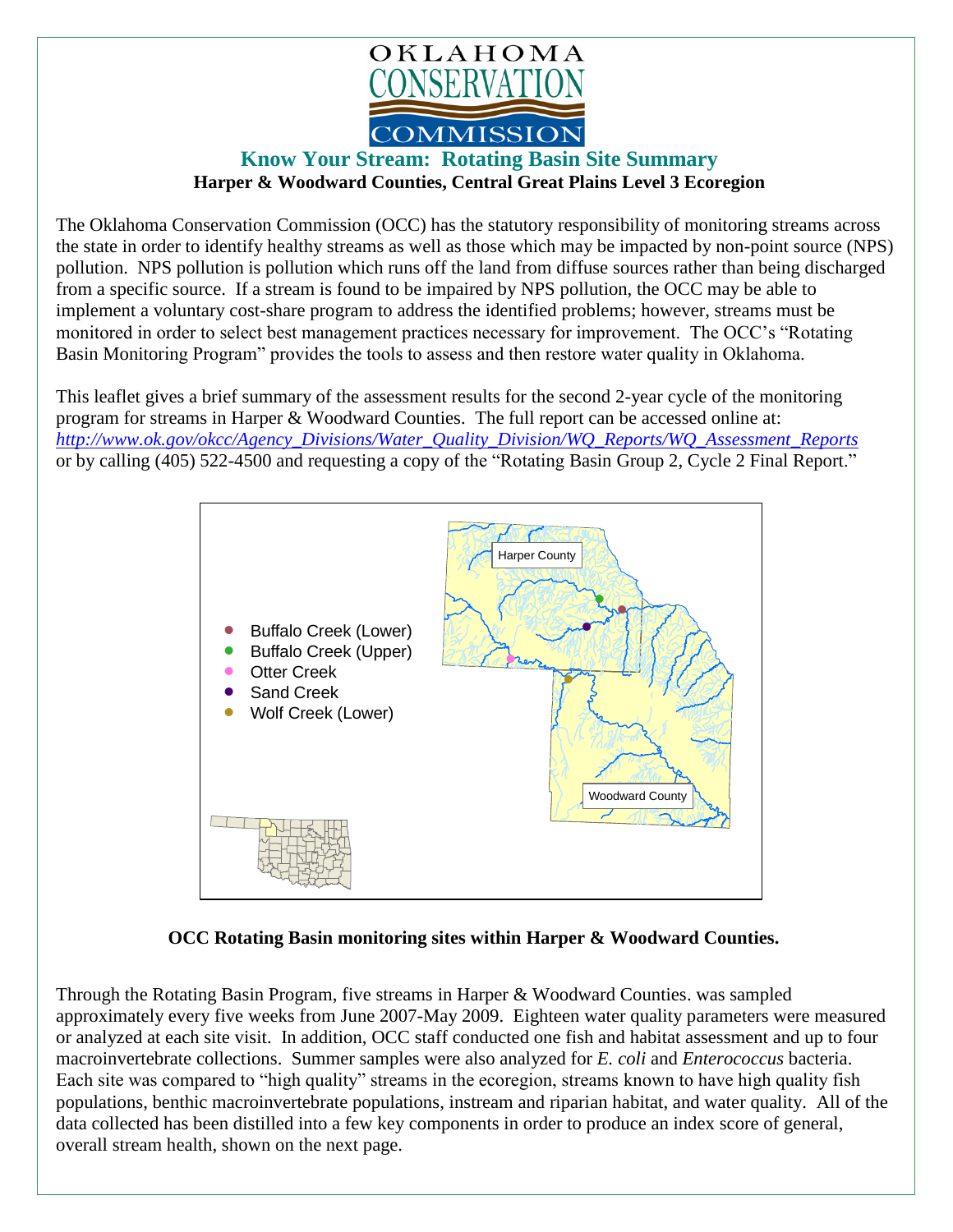**Summary of general stream health as determined by comparison to high quality streams in the Central Great Plains ecoregion and by assessment using Oklahoma State Water Quality Standards***†***.**

| moderate<br>good<br>poor                                   | <b>Good</b>                        | <b>Moderate</b>                           |                                           |                    |                   |
|------------------------------------------------------------|------------------------------------|-------------------------------------------|-------------------------------------------|--------------------|-------------------|
|                                                            | <b>Wolf Creek</b><br>(Lower)       | <b>Buffalo</b><br><b>Creek</b><br>(Upper) | <b>Buffalo</b><br><b>Creek</b><br>(Lower) | <b>Otter Creek</b> | <b>Sand Creek</b> |
| <b>Overall Stream Health</b>                               | 45                                 | 43                                        | 43                                        | 39                 | 39                |
| Phosphorus                                                 | 5                                  | 5                                         | 5                                         | 5                  | 5                 |
| Nitrogen                                                   | 5                                  | 5                                         | 5                                         |                    | 5                 |
| Ammonia                                                    | 5                                  | 5                                         | 5                                         | 5                  | 5                 |
| Dissolved Oxygen                                           | 5                                  | 5                                         | 5                                         | 5                  | $-5$              |
| pH                                                         | 5                                  | 5                                         | 5                                         | 5                  | 5                 |
| Turbidity                                                  | 5                                  | 5                                         | 5                                         | 5                  | 5                 |
| Salts (chloride, sulfate, TDS)                             | 5                                  | 5                                         | 5                                         | 5                  | 5                 |
| Fish                                                       | 5                                  | 5                                         | 5                                         | 3                  | 3                 |
| Macroinvertebrates                                         | 5                                  | 3                                         | 3                                         |                    |                   |
| Instream/Riparian Habitat                                  | 5                                  | 5                                         | 5                                         | 5                  | 5                 |
| Bacteria                                                   | $-5$                               | $-5$                                      | $-5$                                      | $-5$               | 5                 |
|                                                            | Scale of 1-5 with 5 being the best |                                           |                                           |                    |                   |
| KEY:<br>1=significantly different than high quality sites; |                                    |                                           |                                           |                    |                   |
| 3=not as good as high quality sites but not impaired       |                                    |                                           |                                           |                    |                   |
| 5=equal to or better than high quality sites in the area   |                                    |                                           |                                           |                    |                   |

-5=Impaired by state standards

## **Note: Most streams in Oklahoma are impaired by at least one type of bacteria.**

**Wolf Creek (Lower) (OK720500-03-0010C):** This stream is impaired by state standards for bacteria. All other parameters are comparable to high quality sites in the ecoregion. This is an outstanding stream.

**Buffalo Creek (Upper) (OK620920-05-0010P):** This stream is impaired by state standards for bacteria. The macroinvertebrate community is of slightly lower quality relative to high quality streams in the ecoregion.

**Buffalo Creek (Lower) (OK620920-05-0010G):** This stream is impaired by state standards for bacteria. The macroinvertebrate community is of slightly lower quality relative to high quality streams in the ecoregion.

**Otter Creek (OK720500-02-0050B):** This stream is listed as impaired by state standards for bacteria. The fish community was of slightly lower quality and the macroinvertebrate community was of significantly lower quality relative to high quality sites in the area.

**Sand Creek (OK620920-05-0050G):** This stream is listed as impaired by state standards low dissolved oxygen. The fish community was of slightly lower quality and the macroinvertebrate community was of significantly lower quality relative to high quality sites in the area.

*† The use of Oklahoma Water Quality Standards to assess streams and the 2010 results are described in the DEQ's 2010 Integrated Report, accessible online at: http://www.deq.state.ok.us/wqdnew/305b\_303d/2010\_integrated\_report\_entire\_document.pdf*